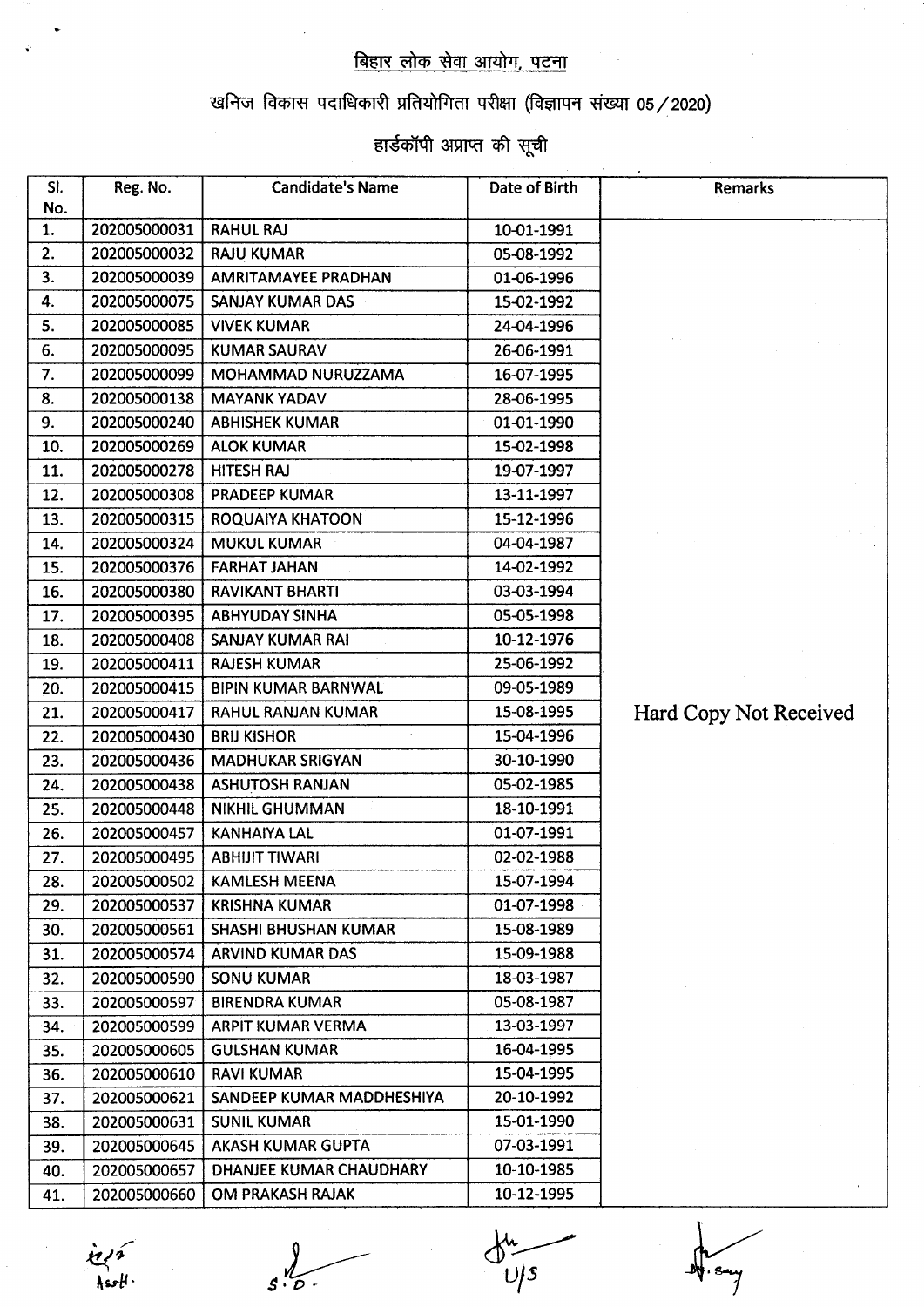| SI.<br>No. | Reg. No.     | <b>Candidate's Name</b>      | Date of Birth | Remarks                |
|------------|--------------|------------------------------|---------------|------------------------|
| 42.        | 202005000662 | <b>JITENDRA YOSHI</b>        | 10-08-1993    |                        |
| 43.        | 202005000672 | <b>KHUSHBU KUMARI</b>        | 02-12-1993    |                        |
| 44.        | 202005000680 | <b>ANNAPURNA VERMA</b>       | 05-12-1993    |                        |
| 45.        | 202005000699 | <b>CHANDAN KUMAR SINGH</b>   | 31-12-1988    |                        |
| 46.        | 202005000700 | <b>NEERAJ SHARMA</b>         | 02-03-1990    |                        |
| 47.        | 202005000717 | <b>KUMAR AKASH</b>           | 14-12-1987    |                        |
| 48.        | 202005000725 | <b>ROHIT ANAND</b>           | 06-09-1997    |                        |
| 49.        | 202005000738 | <b>SUNNY KUMAR</b>           | 01-01-1991    |                        |
| 50.        | 202005000741 | <b>VASUDEV GUPTA</b>         | 29-08-1996    |                        |
| 51.        | 202005000749 | SUDHANSHU SHEKHAR            | 05-12-1992    |                        |
| 52.        | 202005000777 | PANKAJ KUMAR JAISWAL         | 03-11-1995    |                        |
| 53.        | 202005000808 | <b>AMIT KUMAR</b>            | 05-02-1985    |                        |
| 54.        | 202005000809 | <b>SANOJ KUMAR</b>           | 15-11-1992    |                        |
| 55.        | 202005000843 | <b>ANAND KUMAR MANDAL</b>    | 12-03-1995    |                        |
| 56.        | 202005000852 | <b>MOFID ALI</b>             | 17-06-1990    |                        |
| 57.        | 202005000856 | <b>AVINASH KUMAR SINGH</b>   | 01-10-1993    |                        |
| 58.        | 202005000877 | <b>ALOK MALL</b>             | 21-11-1995    |                        |
| 59.        | 202005000902 | <b>PUJA KISHOR</b>           | 21-12-1993    |                        |
| 60.        | 202005000939 | <b>SABA KHAN</b>             | 23-05-1997    |                        |
| 61.        | 202005000943 | ADITYA KUMAR VERMA           | 09-08-1994    |                        |
| 62.        | 202005000982 | PANKAJ KUMAR MISHRA          | 17-09-1988    |                        |
| 63.        | 202005000985 | <b>RAJAN SHUKLA</b>          | 17-07-1996    |                        |
| 64.        | 202005000997 | <b>SONI SHARMA</b>           | 06-10-1993    |                        |
| 65.        | 202005001004 | <b>SHUBHAM BANDU BELEKAR</b> | 05-01-1997    | Hard Copy Not Received |
| 66.        | 202005001012 | SINGH VINEET ARVIND          | 08-07-1992    |                        |
| 67.        | 202005001019 | <b>KISHAN KUMAR</b>          | 01-04-1986    |                        |
| 68.        | 202005001029 | SOMNATH CHAKRABORTY          | 04-12-1996    |                        |
| 69.        | 202005001089 | <b>KHUSHWANT RAO</b>         | 11-03-1992    |                        |
| 70.        | 202005001092 | <b>TANYA SRIVASTAVA</b>      | 01-12-1996    |                        |
| 71.        | 202005001097 | <b>SANGEETA KUMARI</b>       | 09-07-1996    |                        |
| 72.        | 202005001105 | <b>ASHUTOSH CHOUDHARY</b>    | 06-04-1997    |                        |
| 73.        | 202005001134 | HIMANSHU BHARDWAJ            | 28-10-1993    |                        |
| 74.        | 202005001139 | <b>RAHUL SINGH</b>           | 11-01-1992    |                        |
| 75.        | 202005001172 | ALI MURTOJA SHAIKH           | 02-01-1993    |                        |
| 76.        | 202005001200 | <b>PUJA PRITI</b>            | 28-03-1992    |                        |
| 77.        | 202005001218 | <b>NIKHIL PREM</b>           | 10-01-1991    |                        |
| 78.        | 202005001307 | <b>PINKY KUMARI</b>          | 04-02-1993    |                        |
| 79.        | 202005001321 | <b>AMIT SHUKLA</b>           | 27-11-1997    |                        |
| 80.        | 202005001373 | SAURABH KUMAR                | 21-02-1994    |                        |
| 81.        | 202005001382 | <b>ANKIT KUMAR</b>           | 21-02-1998    |                        |
| 82.        | 202005001411 | <b>DHIRENDRA KUMAR RAJAK</b> | 12-07-1991    |                        |
| 83.        | 202005001427 | <b>PRACHI SINHA</b>          | 20-02-1991    |                        |
| 84.        | 202005001435 | PRAKASH CHANDRA              | 26-12-1990    |                        |
| 85.        | 202005001448 | RAVI SHANKAR AZAD            | 10-06-1994    |                        |
| 86.        | 202005001483 | <b>GOPAL JEE PATEL</b>       | 31-12-1995    |                        |
|            |              |                              |               |                        |

 $\frac{du}{dt}$  ,  $\frac{1}{50}$ 

 $\frac{\Delta}{\sin \theta}$   $\frac{\Delta u}{v/s}$ 

-D 1

<sup>\*</sup>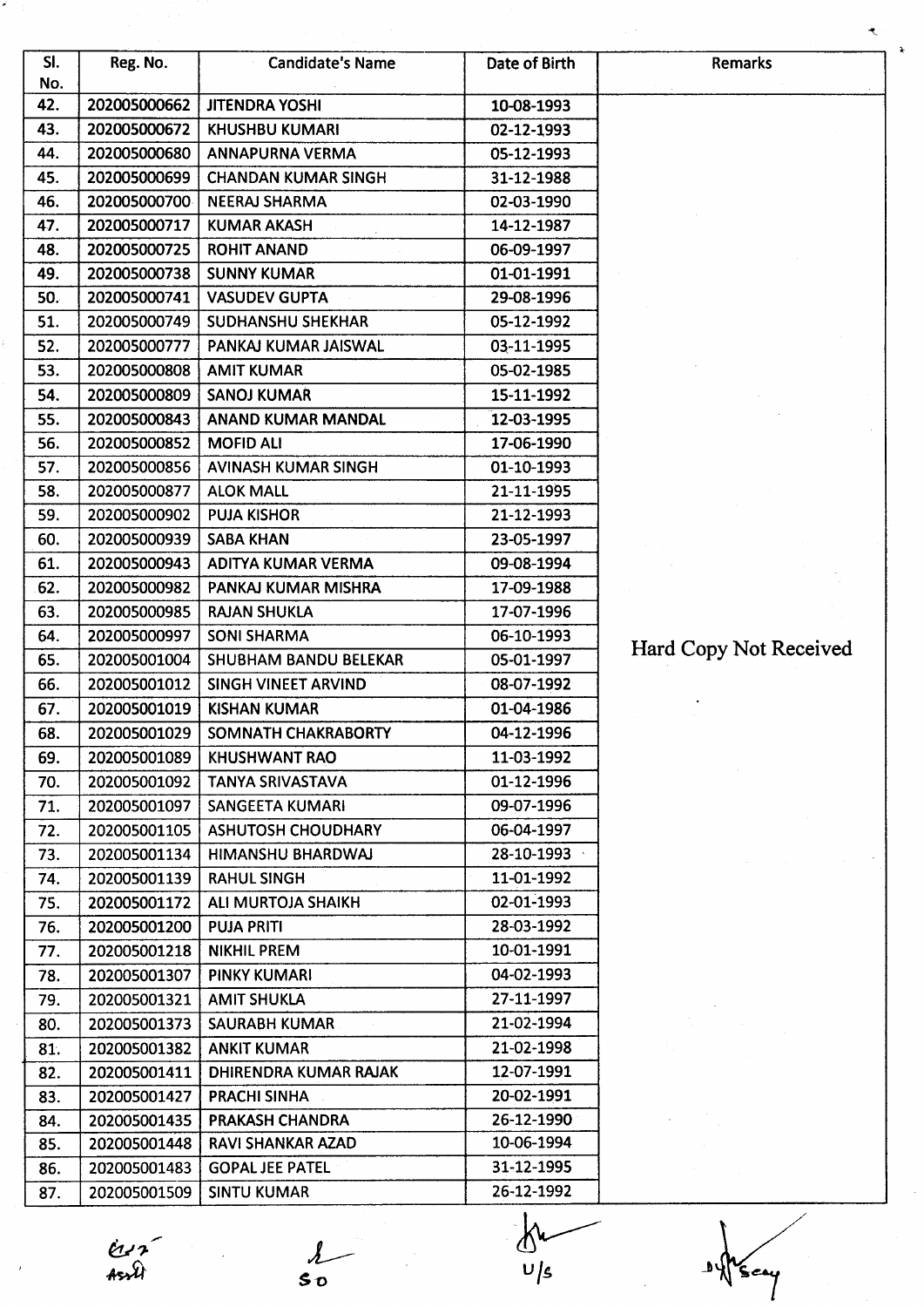| SI.<br>No. | Reg. No.     | <b>Candidate's Name</b>      | Date of Birth | Remarks                |
|------------|--------------|------------------------------|---------------|------------------------|
| 88.        | 202005001515 | <b>RAKHI KUMARI</b>          | 12-11-1995    |                        |
| 89.        | 202005001528 | <b>UDAY PRATAP CHAUDHARY</b> | 13-06-1980    |                        |
| 90.        | 202005001534 | <b>SHADAB AALAM SIDDIQUI</b> | 14-11-1997    |                        |
| 91.        | 202005001535 | <b>JASMINE GAUTAM</b>        | 21-11-1995    |                        |
| 92.        | 202005001562 | <b>PREETI KUMARI</b>         | 16-02-1995    |                        |
| 93.        | 202005001565 | <b>UTKARSH</b>               | 15-01-1990    |                        |
| 94.        | 202005001580 | <b>SUMIT SINGH</b>           | 25-11-1992    |                        |
| 95.        | 202005001591 | SHEKHAR SHARAN GOYAL         | 07-06-1995    |                        |
| 96.        | 202005001611 | <b>MANOJ KUMAR PATEL</b>     | 06-06-1993    |                        |
| 97.        | 202005001615 | <b>SHREYA SAURABH</b>        | 03-05-1990    |                        |
| 98.        | 202005001625 | <b>VIPIN KUMAR</b>           | 10-07-1990    |                        |
| 99.        | 202005001658 | <b>GAURAV KUMAR JHA</b>      | 28-11-1994    |                        |
| 100.       | 202005001662 | <b>SUDHEER KUMAR SAHANI</b>  | 18-02-1991    |                        |
| 101.       | 202005001674 | <b>MANSHI PANDEY</b>         | 08-08-1997    |                        |
| 102.       | 202005001687 | <b>ROOPAK SINHA</b>          | 13-02-1996    |                        |
| 103.       | 202005001735 | SYED MOHAMMAD SHOAIB         | 06-06-1996    |                        |
| 104.       | 202005001757 | <b>SNEHA SINHA</b>           | 24-06-1991    |                        |
| 105.       | 202005001778 | <b>NEELAM VERMA</b>          | 06-08-1981    |                        |
| 106.       | 202005001781 | <b>INDRANIL SARKAR</b>       | 17-07-1995    |                        |
| 107.       | 202005001788 | <b>MONIKA SINGH</b>          | 08-09-1997    |                        |
| 108.       | 202005001799 | <b>SHARADINDU LAYEK</b>      | 03-04-1992    |                        |
| 109.       | 202005001808 | PRIYAM DHAR DWIVEDI          | 05-08-1996    |                        |
| 110.       | 202005001823 | SANTHOSHKUMAR ARUMUGAM       | 07-03-1991    |                        |
| 111.       | 202005001833 | <b>JYOTI KUMARI</b>          | 12-02-1996    | Hard Copy Not Received |
| 112.       | 202005001849 | <b>AMIT KUMAR</b>            | 14-12-1995    |                        |
| 113.       | 202005001852 | <b>DEEPANKAR GAURAV</b>      | 20-04-1995    |                        |
| 114.       | 202005001872 | <b>AYAN SASMAL</b>           | 16-02-1996    |                        |
| 115.       | 202005001873 | <b>SWAGATA MAITY</b>         | 21-09-1996    |                        |
| 116.       | 202005001882 | <b>RANJEET KUMAR</b>         | 01-01-1994    |                        |
| 117.       | 202005001895 | <b>ANAMIKA KUMARI</b>        | 08-06-1993    |                        |
| 118.       | 202005001914 | <b>DHANIK DAS</b>            | 02-01-1980    |                        |
| 119.       | 202005001934 | RAVI SHANKAR VIJAY PRAJAPATI | 07-04-1992    |                        |
| 120.       | 202005001942 | <b>DEVASHIS</b>              | 20-05-1995    |                        |
| 121.       | 202005001945 | PRAVEEN KUMAR KUMAR          | 22-08-1994    |                        |
| 122.       | 202005001955 | <b>CHANDAN DAS</b>           | 09-02-1992    |                        |
| 123.       | 202005001956 | <b>AJAI KUMAR MAURY</b>      | 12-10-1993    |                        |
| 124.       | 202005002038 | LAKAVATH PAVAN KALYAN        | 16-06-1998    |                        |
| 125.       | 202005002044 | AMIT KUMAR GOUTAM            | 25-01-1992    |                        |
| 126.       | 202005002045 | AMOL DALCHAND NIMJE          | 12-07-1994    |                        |
| 127.       | 202005002047 | <b>GANESH KEWAT</b>          | 25-10-1994    |                        |
| 128.       | 202005002086 | RAJ VARDHAN LAL              | 31-12-1988    |                        |
| 129.       | 202005002088 | <b>SHASHI SHEKHAR</b>        | 14-01-1985    |                        |
| 130.       | 202005002091 | ATUL SHANKAR SINHA           | 31-07-1996    |                        |
| 131.       | 202005002095 | AKHILESH KUMAR CHOUDHARY     | 05-10-1985    |                        |
| 132.       | 202005002101 | <b>GYANANDINI SAMANT</b>     | 16-08-1994    |                        |
| 133.       | 202005002109 | <b>MD SHAHID ANWAR</b>       | 15-02-1992    |                        |

ii

M.

 $\mathcal{F}_{\mathcal{A}}$  is a set of the set of the set of the set of the set of the set of the set of the set of the set of the set of the set of the set of the set of the set of the set of the set of the set of the set of the set

 $\lambda$ <br> $s.o$ 

 $rac{1}{\sqrt{2}}$ 

 $\frac{\partial V}{\partial t}$   $\frac{\partial V}{\partial s}$   $\frac{\partial V}{\partial t}$   $\frac{\partial V}{\partial t}$